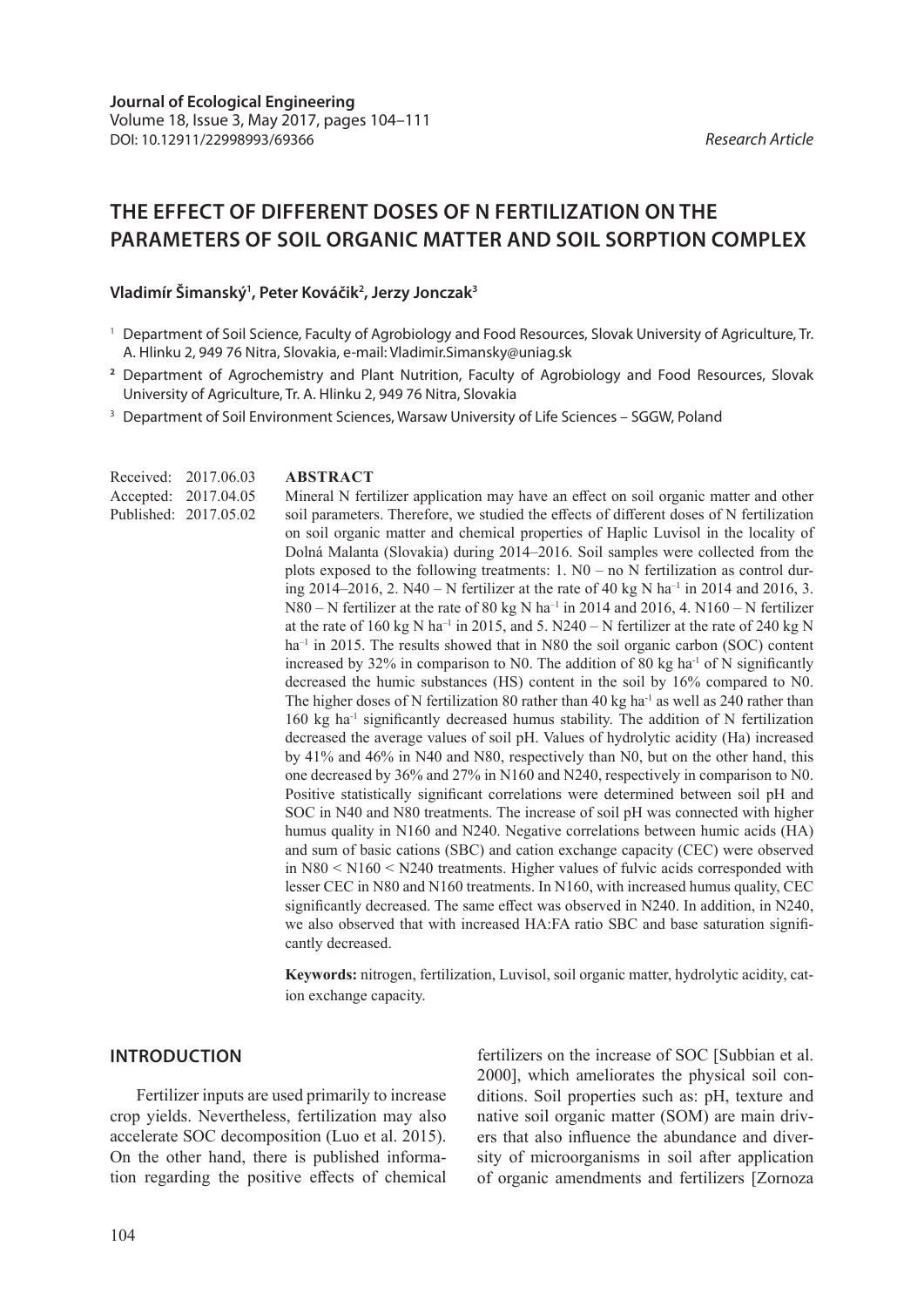et al. 2016]. From a long-term view, the application of only NPK fertilizers to soil has a negative impact, which means that this alternative, from the view of sustainable farming, is not suitable for the future [Šimanský 2015]. N fertilizer is of great importance in crop production. Mineral N fertilizer application may also enhance the  $CO<sub>2</sub>$ efflux [Sainju et al. 2008] and effected SOC pools [Li et al. 2013]. Soil nitrogen concentration and its availability are generally associated with the SOC, because N increases production and therefore SOC, and SOC can serve as an N reservoir [Kaur et al. 2008]. Adequate N application could not only enhance production and N stocks, but as a result also increase soil microbial abundance or functionality, potentially feeding back to facilitate suitable conditions for root growth of plants. On the other hand, the degradation of soil structure and subsequent decline of crop yield could occur, especially in the intensively cultivated soils [Shisanya et al. 2009, Pelster et al. 2011]. Therefore, one of the main aims of scientists is the search for an efficient N strategy, to strike a balance between potential benefits and risks of N fertilization [Chandel et al. 2010].

On the basis of the above, the prediction of potential fertilization on C balance, as well as other characteristics of the soil, is complicated [Cusack et al. 2011, Schmidt et al. 2011]. Therefore, the objectives of the study were (1.) to quantify the extent to which doses of N fertilization influence soil organic matter and chemical properties of Haplic Luvisol, (2.) to determine the relationships between parameters of soil organic matter and chemical properties of Haplic Luvisol with dependence on dose of N fertilization.

### **MATERIAL AND METHODS**

### **Study area**

Nitra-Malanta is located in the lower part of Selenec Creek basin with its tributaries and it belongs to the central part of Nitra River basin. It is located east of Nitra, on the Žitavská upland. The annual average temperature and precipitation are 9.8 °C and 573mm, respectively. The study area (lat. 48°19´00´´; lon. 18°09´00´´) is very important for Slovak University of Agriculture because there are a few experiments. The experimental area is flat, with a slight incline southwards. The

geological substratum consists of little previous rocks with high quantities of fine materials. Young Neogene deposits are composed of various clays, loams, sand and gravels, on which loess was deposited in the Pleistocene Epoch. The soil type is classified as a loamy Haplic Luvisol [WRB 2006]. Before initiating the experiment (spring 2014), soil samples (0–20cm) were collected from a plot. The initial soil analysis showed that the experimental soil had a  $pH_{\text{KCl}}$  of 5.71, soil organic carbon content of 9.13 g  $kg<sup>-1</sup>$  and soil was silt loam with content of clay 25.2 %.

### **Experimental design**

The experiment was laid out in a randomized block design (with 4 replications) having spring barley (*Hordeum vulgare* L.), maize (*Zea mays*  L.) and spring wheat (*Triticum aestivum* L.) crop rotation in 2014, 2015 and 2016, respectively. The experiment consisted of the following treatments: 1. N0 – no N fertilization as control during 2014–2016, 2.  $N40 - N$  fertilizer at the rate of 40 kg N ha<sup>-1</sup> in 2014 and 2016, 3. N80 - N fertilizer at the rate of 80 kg N ha<sup>-1</sup> in 2014 and 2016, 4.  $N160 - N$  fertilizer at the rate of 160 kg N ha<sup>-1</sup> in 2015, and 5.  $N240 - N$  fertilizer at the rate of 240  $kg$  N ha<sup>-1</sup> in 2015. Applied N fertilizer was ammonium nitrate with 27 % of N during experiment.

### **Soils sampling and analysis**

For each treatment, soil samples were collected in 0–20cm depth monthly from March to July in 2014, from April to September in 2015 and from April to July 2016. For each plot, soil samples were collected at 3 points, then mixed, and sieved through a 2mm screen to remove the roots and other residues. Soil organic carbon content (SOC) was estimated by the Tyurin wet oxidation method. The reagent mixture used in 0.07 M  $\text{H}_{2}\text{SO}_{4}$  and  $\text{K}_{2}\text{Cr}_{2}\text{O}_{7}$ , with titration using 0.01M Mohr's salt [Dziadowiec and Gonet 1999]. The quantification of the humic substances (HS), humic acids (HA) and fulvic acids (FA) was calculated by the method described by Belchikova and Kononova [Dziadowiec and Gonet 1999]. The method is based on the extraction and separation of the alkali soluble (HA and FA) by 0.1 M NaOH, and separation of HA from FA using of 1 N HCl. Based on the contents of HA and FA, HA:FA ratios were calculated. The absorbance of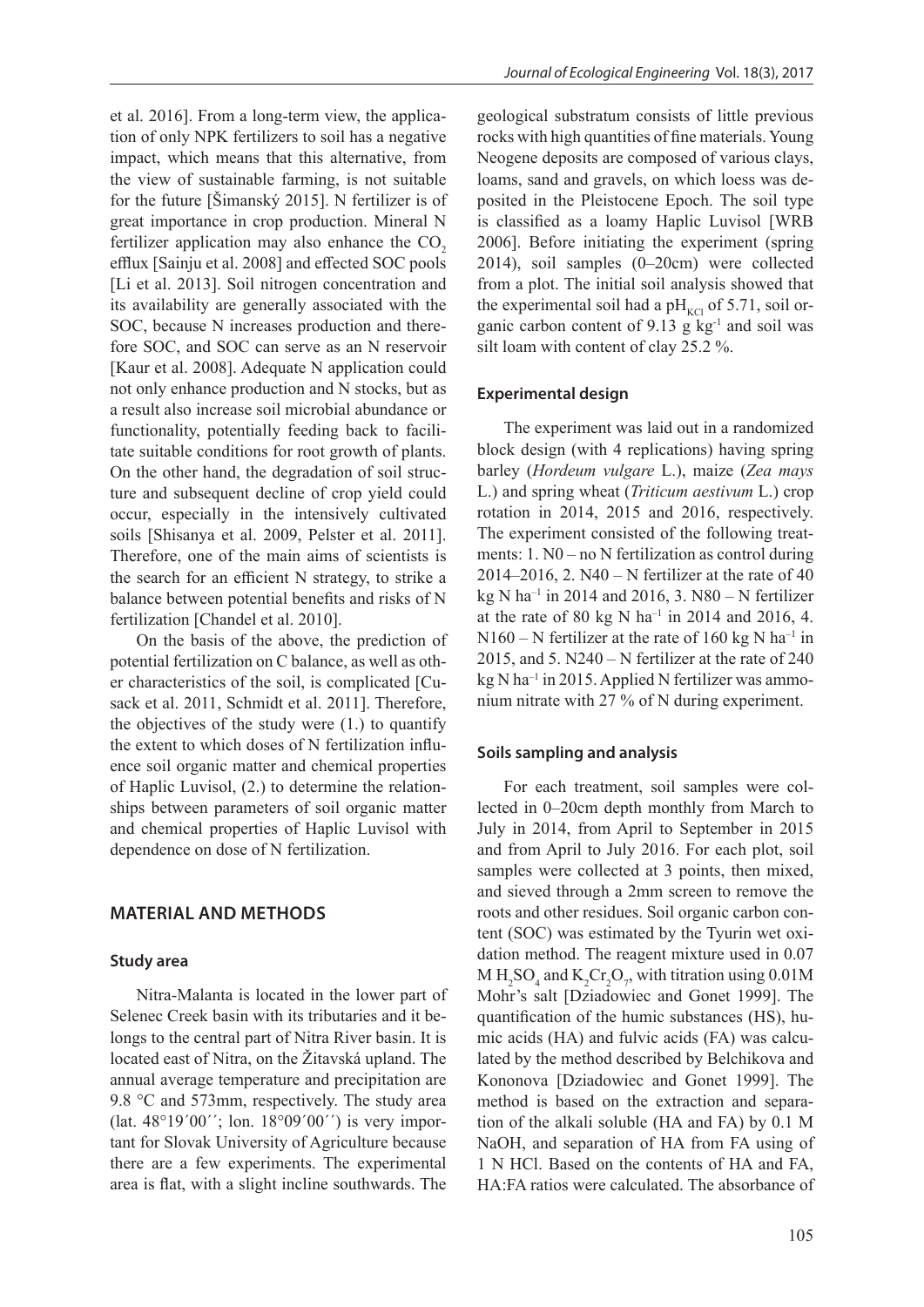HS and HA was measured at 465 and 650nm (using a Jenway Model 6400 spectrophotometer) to calculate the colour quotients of humic substances  $(Q<sub>HS</sub>)$  and humic acids  $(Q<sub>HA</sub>)$ . We determined also soil pH<sub>H2O</sub> potentiometrically  $(1:2.5 - \text{soil:distributed})$ water) and sorptive parameters such as: hydrolytic acidity (Ha), sum of basic cations (SBC), cation exchange capacity (CEC), and base saturation (Bs) [Hanes 1999].

## **Statistical analysis**

The statistical evaluation of the data was performed according to the Statgraphics Centurion XV.I software (Statpoint Technologies, Inc., Warrenton, VA). The changes of the soil organic matter and sorptive parameters of soil were evaluated by using a Kruskal–Wallis test. The correlation analysis to determine the relationships between soil sorptive parameters and quantity and quality of soil organic matter was used. Significant correlation coefficients were tested on  $P < 0.05$ .

## **RESULTS AND DISCUSSION**

## **Soil organic matter**

The primary effect of fertilization is that it improves the nutrient management with increasing plant productivity. Enough nutrients in the soil will provide the optimum condition for the increase in over and underground biomass, resulting in the increase in SOC [Subbian et al. 2000]. Used fertilizers can also improve residue quality and quantity, but this does not necessarily increase the SOC pool [Halvorson et al. 2002]. Furthermore, as stated by Munkholm et al. [2002], under some conditions, fertilizers may also decrease SOC concentration. In the long-term, inorganic fertilization alone proved unable to increase SOC concentration [Triberti et al. 2008, Chandel et al. 2010]. In our case, the SOC in N0, N40, N80, N160 and N240 were 12.4, 13.5, 16.3, 12.2 and 12.1 g  $kg^{-1}$  respectively. The results of the Kruskal-Wallis test in the most cases did not show statistically significant differences between the SOC due to N fertilization except treatments with application of 80 kg N ha<sup>-1</sup> (Fig. 1a). In N80, the SOC increased by 32% in comparison to N0. When crop residues are incorporated, N fertilization can improve SOC content indirectly, by

increasing crop biomass production [Hati et al. 2006]. Figures 1 b, c, d summarize the application effect of nitrogen fertilization on the soil organic matter parameters. The rates and forms of N addition have also affected the chemical structure of humic substances [Cheng et al. 2017]. In our case, the addition of 80 kg ha<sup>-1</sup> of N significantly decreased the humic substances content in the soil by 16% compared to N0. At the same time, the addition of 40 and 80 kg ha<sup>-1</sup> of N significantly decreased the humic acids content in the soil. The Kruskal-Wallis test showed no significant differences between N treatments for content of fulvic acids. Zalba and Quiroga [1999] determined a higher content of fulvic acids was caused by fertilization and it affected the narrowing ratio of HA:FA. Application of fertilization to the soil can increase mineralization [Jagadamma et al. 2007] and this negatively affects the stability of organic substances and overall quality of SOM [Zalba and Quiroga 1999]. In our research, the humus quality based on HA:FA ratio significantly decreased in the following order:  $N0 > N80 > N40$  $= N160 > N240$  (Fig.1e). The higher doses of N fertilization 80 rather than 40 kg ha $^{-1}$  as well as 240 rather than  $160 \text{ kg}$  ha<sup>-1</sup> were significantly decreased in humus stability (Figs. 1f and g). The higher the dose there can be enhanced mineralization and resulted in unstable organic compounds. In the N fertilization treatments, some organic substances such as: O-alkyl C and carboxyl C may also further promote microbial growth and consequently increase the decomposition of recalcitrant organic C [Li et al. 2015].

## **Soil pH and sorptive parameters of soil**

The addition of N fertilization decreased the average values of soil pH, but statistically significant effects were observed between N0 and N40 as well as between N0 and N80 (Fig. 2a). The soil sorptive parameters with dependence on N fertilization evaluated by the Kruskal-Wallis test is shown in Figures 2 b, c, d, e. Different N fertilization had statistically significant influence on all sorptive parameters of soil except cation exchange capacity (CEC). Values of hydrolytic acidity (Ha) increased by 41% and 46% in N40 and N80 respectively than N0. But on the other hand, it decreased by 36% and 27% in N160 and N240 respectively in comparison to N0 treatment. This may be due to the cultivation of different plants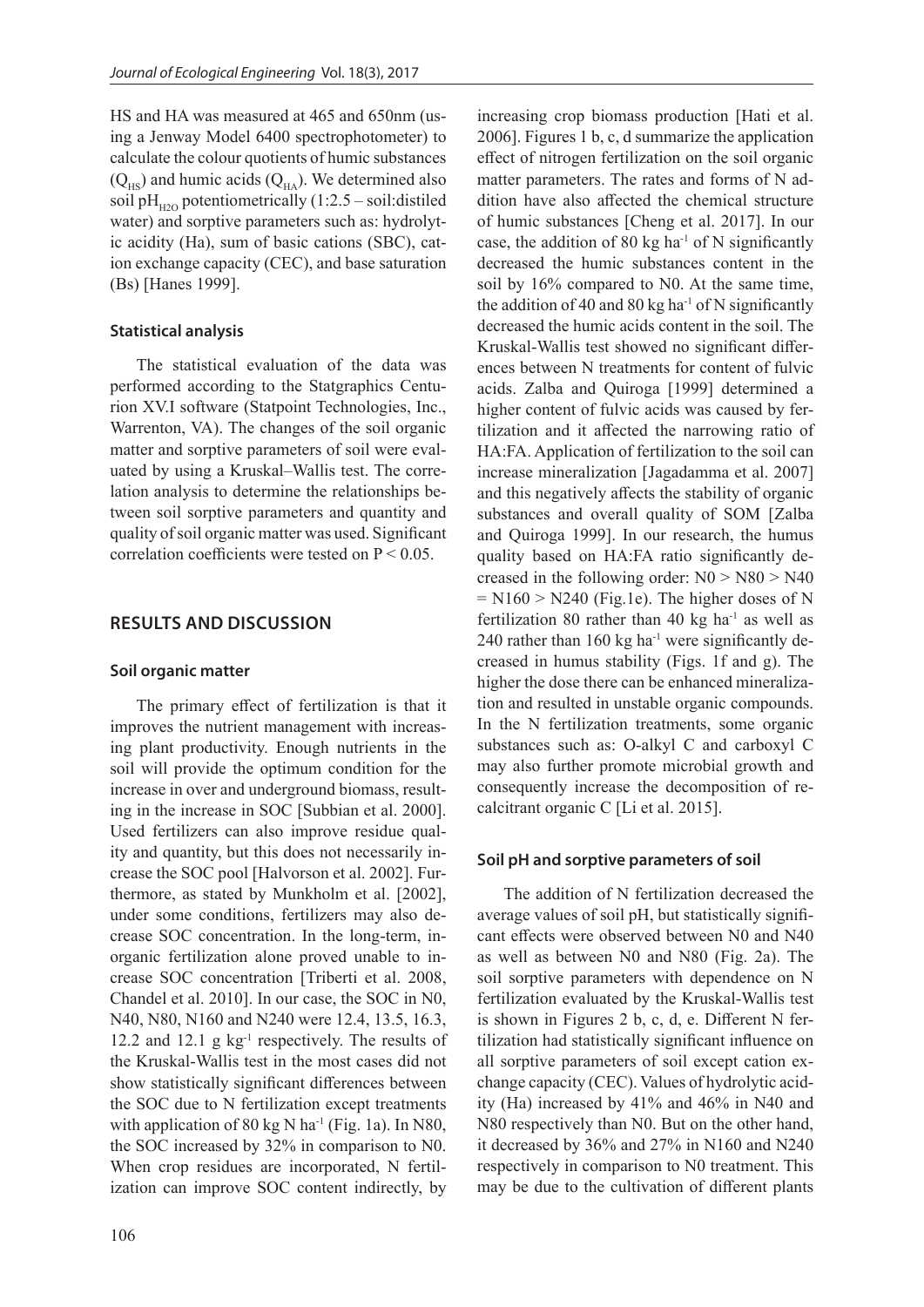

**Figure 1.** Parameters of soil organic matter: a) soil organic carbon, b) humic substances, c) humic acids, d) fulvic acids, e) humic acids to fulvic acids ratio, f) colour quotient of humic substances, g) colour quotient of humic acids

with different nutritional requirements and doses of N. During the barley farming system, the acidification process was observed in comparison to the cultivation of maize, which led to a lower soil pH and an increase in Ha (Figs. 2 a, b). Corn is a crop that has higher demands for nutrients, and particularly N [Fecenko and Ložek 2000], and the residues are alkaline in nature, which can increase the pH of the soil [Purakayastha et al. 2015]. As N fertilizer, we used ammonium nitrate which included both  $NH_4^+$  and  $NO_3^-$  forms. Acidification or alkaline effects could also be linked with N intake from the soil into the plant. Barley probably absorbs more  $NH_4^+$  with a resulting acidity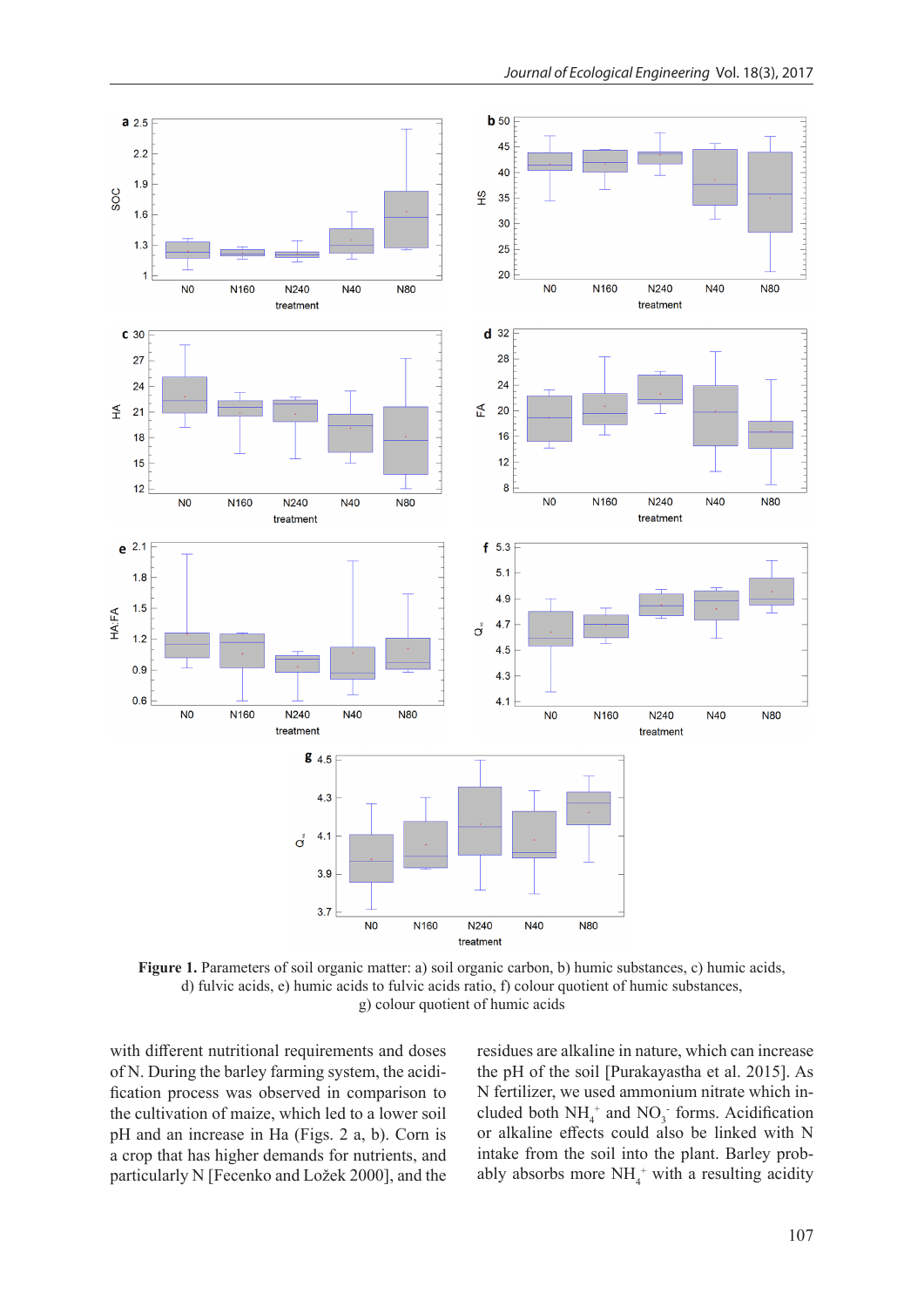

**Figure 2.** Soil pH and soil sorptive parameters: a) soil pH, b) hydrolytic acidity, c) sum of basic cations, d) cation exchange capacity, e) base saturation

effect whereas corn absorbs  $NO_3^-$  with a resulting alkaline effect [Fecenko and Ložek 2000]. Results show that if the hydrolytic acidity increased other sorptive parameters decreased with higher doses of N fertilization. On the other hand, if values of Ha decreased, the sum of basic cations (SBC), CEC and base saturation increased with higher doses of N fertilization (Figs. 2 c, d, e). As is mentioned above, after the application of N the soil pH was changed (Fig. 2 a), which effected electrolyte concentrations in the soil [Neff et al. 2002] with following refection in the soil sorptive parameters [Šimanský and Tobiašová 2010]. In our study, the decrease of soil pH resulted in decrease of base saturation in N treatments and this effect was more intensive with higher doses of N fertilization, which is consistent with the findings of Chodak et al. [2015].

## **Correlations between soil sorptive parameters and soil organic matter with dependence on N fertilization**

Positive statistically significant correlations were determined between soil pH and SOC in N40 and N80 treatments. In these treatments of N fertilization (N40, N80) and in addition in N160 treatment we found negative correlations between pH and HS. The increase of soil pH was connected with higher humus quality in N160 and N240. SOM performs a variety of functions and one of the most important is its sorption capacity [Stevenson 1994, Szombathová 2010]. Therefore, the correlations between soil organic matter and sorptive parameters of soil were calculated under different N fertilization. In control treatment no significant correlations were observed, except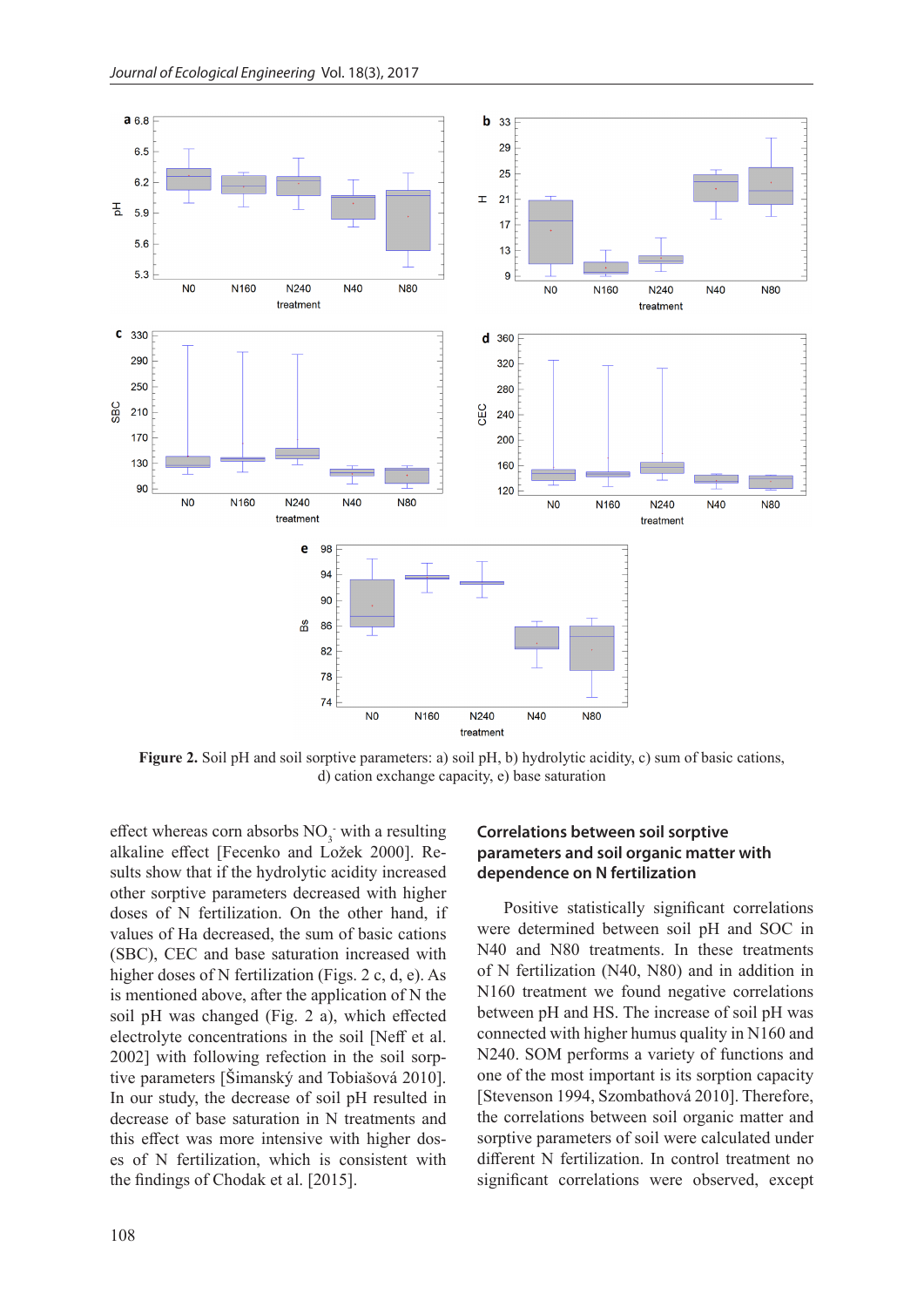$Q_{HS}$  and Bs. Here it was noted that lower humus stability decreased base saturation. We also detected an important correlation between soil sorptive parameters and soil organic matter with dependence on N fertilization. A high negative correlation between HS and CEC (-0.823\*\*) as well as with Bs (-0.676\*) were determined in N80. At the same time we determined a positive correlation between SOC and SBC (0.669\*) and CEC (0.702\*) in N80. Negative correlations between HA and SBC and CEC were observed, however, the higher dose of N fertilization in N80, N160 and N240 treatments  $(N80 \le N160 \le N240)$  was connected with stronger correlation relationships (Table 1). As presented by Jagadamma et al. [2007] fertilization increases mineralization and this negatively affects the stability of organic substances and overall quality of SOM [Šimanský and Tobiašová 2012] with effects on sorptive parameters [Šimanský and Polláková 2014]. Higher values of fulvo acids corresponded with lesser CEC in N80 and N160 treatments. In N160, with increased humus quality (HA:FA ratio), CEC (r = -0.813\*) significantly decreased. In N240 except the same result as in N160 between HA:FA and CEC  $(r = -0.940**)$ , we observed also that with increased HA:FA ratio SBC ( $r = -0.941**$ ) and Bs  $(r = -0.816*)$  significantly decreased.

### **CONCLUSION**

Our results indicate that the higher doses of N fertilization 80 rather than 40 kg ha<sup>-1</sup> as well as 240 rather than  $160 \text{ kg}$  ha<sup>-1</sup> significantly decreased humus stability. However, the humus quality was not significantly affected. The addition of N fertilization decreased average values of soil pH, but statistically significant effects were observed between N0 and N40 as well as between N0 and N80. In our study, the decrease of soil pH resulted in a decrease of base saturation in N treatments and this effect was more intensive with higher dose of N fertilization.

The intensity of fertilization affected changes in quantity and quality of SOM. Therefore, it is very important to pay attention to the quantity and quality of organic matter and sorptive parameters mainly under intensive N fertilization. In the long-term, the application of only N fertilization is not appropriate. We recommend the application of other nutrients and the best way to do so is with a combination of mineral and organic fertilizers and in amounts which are adequate for the plants as well as for healthy soil life and fertility.

| Table 1. Correlations between SOM parameters |
|----------------------------------------------|
| and sorptive parameters with dependence on N |
| fertilization                                |

|                            | Ha              | <b>SBC</b>            | CEC                   | Bs                    | $pH_{H2O}$            |  |
|----------------------------|-----------------|-----------------------|-----------------------|-----------------------|-----------------------|--|
| N <sub>0</sub>             |                 |                       |                       |                       |                       |  |
| SOC                        | n.s.            | n.s.                  | n.s.                  | n.s.                  | n.s.                  |  |
| HS                         | n.s.            | n.s.                  | n.s.                  | n.s.                  | n.s.                  |  |
| HA                         | n.s.            | n.s.                  | n.s.                  | n.s.                  | n.s.                  |  |
| <b>FA</b>                  | n.s.            | n.s.                  | n.s.                  | n.s.                  | n.s.                  |  |
| HA:FA                      | n.s.            | n.s.                  | n.s.                  | n.s.                  | n.s.                  |  |
| $Q_{HS}$                   | n.s.            | n.s.                  | n.s.                  | $-0.516"$             | n.s.                  |  |
| $Q_{H\!\Delta}$            | n.s.            | n.s.                  | n.s.                  | n.s.                  | n.s.                  |  |
| N40                        |                 |                       |                       |                       |                       |  |
| SOC                        | n.s.            | n.s.                  | n.s.                  | n.s.                  | $0.771$ <sup>*</sup>  |  |
| <b>HS</b>                  | n.s.            | n.s.                  | n.s.                  | n.s.                  | $-0.771$ <sup>*</sup> |  |
| <b>HA</b>                  | n.s.            | n.s.                  | n.s.                  | n.s.                  | n.s.                  |  |
| FA                         | n.s.            | n.s.                  | n.s.                  | n.s.                  | n.s.                  |  |
| HA:FA                      | n.s.            | n.s.                  | n.s.                  | n.s.                  | n.s.                  |  |
| $Q_{HS}$                   | n.s.            | n.s.                  | n.s.                  | n.s.                  | n.s.                  |  |
| $Q_{H\!A}$                 | n.s.            | n.s.                  | n.s.                  | n.s.                  | n.s.                  |  |
| N80                        |                 |                       |                       |                       |                       |  |
| SOC                        | n.s.            | $0.669^*$             | $0.702^{*}$           | n.s.                  | 0.711                 |  |
| HS                         | n.s.            | $-0.785$ <sup>*</sup> | $-0.823"$             | $-0.676$ <sup>*</sup> | $-0.794$ *            |  |
| <b>HA</b>                  | $0.708^{\circ}$ | $-0.794$              | $-0.776$ <sup>*</sup> | $-0.757$              | -0.786*               |  |
| FA                         | n.s.            | n.s.                  | $-0.726^{\circ}$      | n.s.                  | n.s.                  |  |
| HA:FA                      | n.s.            | n.s.                  | n.s.                  | n.s.                  | n.s.                  |  |
| $\mathsf{Q}_{\texttt{HS}}$ | n.s.            | n.s.                  | n.s.                  | n.s.                  | n.s.                  |  |
| $Q_{H\!A}$                 | n.s.            | n.s.                  | n.s.                  | n.s.                  | n.s.                  |  |
| N160                       |                 |                       |                       |                       |                       |  |
| SOC                        | n.s.            | n.s.                  | n.s.                  | n.s.                  | n.s.                  |  |
| <b>HS</b>                  | n.s.            | n.s.                  | n.s.                  | n.s.                  | $-0.904$ <sup>*</sup> |  |
| HA                         | $-0.927$ "      | $-0.895"$             | $-0.899'$             | n.s.                  | n.s.                  |  |
| <b>FA</b>                  | $0.892^*$       | n.s.                  | n.s.                  | n.s.                  | $-0.969"$             |  |
| HA:FA                      | $-0.956"$       | n.s.                  | $-0.813"$             | n.s.                  | 0.926"                |  |
| $Q_{HS}$                   | n.s.            | n.s.                  | n.s.                  | n.s.                  | n.s.                  |  |
| $Q_{H\!\Delta}$            | n.s.            | n.s.                  | n.s.                  | n.s.                  | n.s.                  |  |
| N240                       |                 |                       |                       |                       |                       |  |
| SOC                        | n.s.            | n.s.                  | n.s.                  | n.s.                  | n.s.                  |  |
| <b>HS</b>                  | n.s.            | n.s.                  | n.s.                  | n.s.                  | n.s.                  |  |
| HA                         | n.s.            | $-0.935"$             | $-0.943"$             | n.s.                  | n.s.                  |  |
| FA                         | n.s.            | n.s.                  | n.s.                  | n.s.                  | n.s.                  |  |
| HA:FA                      | n.s.            | $-0.941$ "            | $-0.940$ **           | $-0.816"$             | $0.818^{*}$           |  |
| $Q_{HS}$                   | n.s.            | n.s.                  | n.s.                  | n.s.                  | n.s.                  |  |
| $Q_{H\Delta}$              | n.s.            | n.s.                  | n.s.                  | n.s.                  | n.s.                  |  |

<sup>\*\*</sup> $P$  ≤ 0.01,  $*$  $P$  ≤ 0.05, n.s. – non-significant.

### **Acknowledgments**

Authors thank very much Danny Angus (Belfast, Northern Ireland) for improving the English text and also the editor and reviewers, for constructive comments. This study was supported by the Slovak Academy of Sciences and the Slovak Research and Development Agency under the contract APVV-15–0160 and Slovak Grant Agency VEGA, No. 1/0704/16 and 1/0136/17.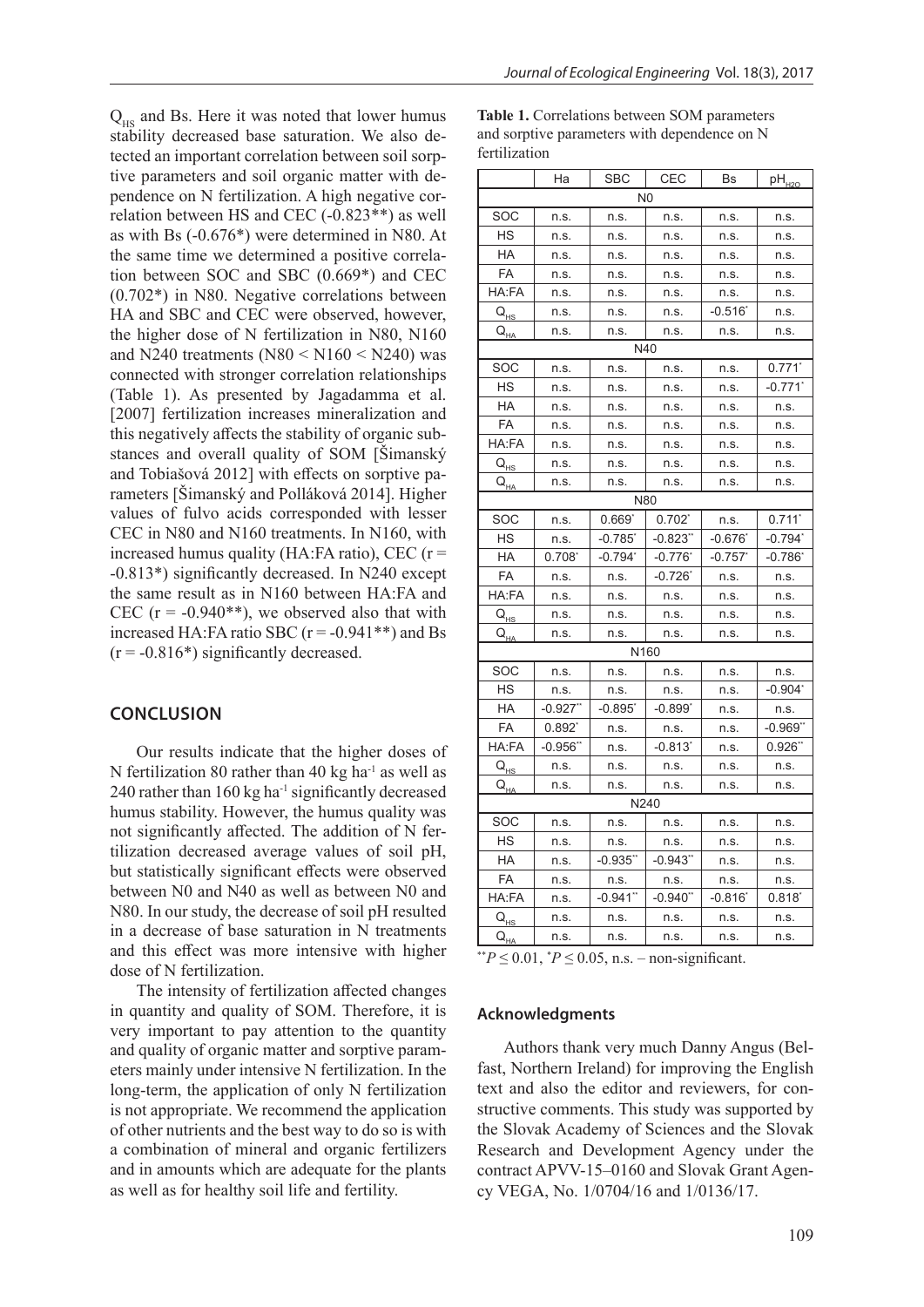### **REFERENCES**

- 1. Chandel G., Banerjee S., See S., Meena R., Sharma D.J., Verulkar S.B. 2010. Effects of different nitrogen fertilizer levels and native soil properties on rice grain Fe, Zn and protein contents. Rice Science, 17, 213–227.
- 2. Cheng S., He S., Fang H., Xia J., Tian J., Yu G., Geng J., Yu G. 2017. Contrasting effects of NH4+ and NO3- amendments on amount and chemical characteristics of different density organic matter fractions in a boreal forest soil. Geoderma, 293, 1–9.
- 3. Chodak M., Pietrzykowski M., Sroka K. Physiological profiles of microbial communities in mine soils afforested with different tree species. Ecolological Enginiering, 81, 462–470.
- 4. Cusack, D.F., Silver,W.L., Torn, M.S., Burton, S.D., Firestone, M.K. 2011. Changes in microbial community characteristics and soil organicmatter with nitrogen additions in two tropical forests. Ecology, 92, 621–632.
- 5. Dziadowiec H., Gonet S.S. 1999. Methodical guide-book for soil organic matter studies. Polish Society of Soil Science, Warszawa (in Polish).
- 6. Fecenko J., Ložek O. 2000. Nutrition and fertilization of field crops. Slovak University of Agriculture, Nitra (in Slovak).
- 7. Halvorson, A.D., Wienhold, B.J., Black, A.L. 2002. Tillage, nitrogen, and cropping system effects on soil carbon sequestration. Soil Science Society of American Journal, 66, 906–912.
- 8. Hanes J. 1999. Analyzes of sorptive characteristics. SSCRI, Bratislava (in Slovak).
- 9. Hati, K.M., Swarup, A., Singh, D., Misra, A.K., Ghosh, P.K. 2006. Long term continuous cropping, fertilisation, and manuring effects on physical properties and organic carbon content of a sandy loam soil. Aust. J. Soil Res., 44(5), 487–495.
- 10.Jagadamma S., Lal R., Hoeft R.G., Nafziger, E.D., Adee, E.A. 2007. Nitrogen fertilization and cropping systems effects on soil organic carbon and total nitrogen pools under chisel-plow tillage in Illinois. Soil and Tillage Research, 95, 348–356.
- 11. Kaur T., Brar B.S., Dhillon N.S. 2008. Soil organic matter dynamics as affected by long-term use of organic and inorganic fertilizers under maize-wheat cropping system. Nutrients Cycling of Agroecosystem, 81, 59–69.
- 12. Li Z.Q., Zhao B.Z., Wang Q.Y., Cao X.Y., Zhang J.B. 2015. Differences in chemical composition of soil organic carbon resulting from long-term fertilization strategies. PLoS One, 10(4), 1–14.
- 13. Li, Y., Zhang, J., Chang, S.X., Jiang, P., Zhou, G., Fu, S., Yan, E.,Wu, J., Lin, L. 2013. Long-term intensivemanagement effects on soil organic carbon

pools and chemical composition in Moso bamboo (Phyllostachys pubescens) forests in subtropical China. Forest Ecology and Management, 303, 121–130.

- 14. Luo, Z.,Wang, E., Smith, C. 2015. Fresh carbon input differentially impacts soil carbon decomposition across natural and managed systems. Ecology, 96, 2806–2813.
- 15. Munkholm L.J., Schjonning P., Debosz K., Jensen H.E., Christensen B.T. 2002. Aggregate strength and mechanical behaviour of a sandy loam soil under long-term fertilization treatments. European Journal of Soil Science, 53, 129–137.
- 16. Neff J.C., Townsend A.R., Gleixner G., Lehman S.J., Turnbull J., Bowman W.D. 2002. Variable effects of nitrogen additions on the stability and turnover of soil carbon. Nature, 419, 915–917.
- 17. Pelster D.E., Larouche F., Rochette P., Chantigny M.H., Allaire S., Angers D.A. 2011. Nitrogen fertilization but not soil tillage affects nitrous oxide emissions from a clay loam soil under a maize–soybean rotation. Soil and Tillage Research, 115–116, 16–26.
- 18. Purakayastha T.J., Kumari S., Pathak H. 2015. Characterisation, stability, and microbial effects of four biochars produced from crop residues. Geoderma, 239–240, 293–303.
- 19. Sainju, U.M., Jabro, J.D., Stevens,W.B. 2008. Soil carbon dioxide emission and carbon content as affected by irrigation, tillage, cropping system, and nitrogen fertilization. Journal of Environmental Quality, 37, 98–106.
- 20. Schmidt, M.W., Torn, M.S., Abiven, S., Dittmar, T., Guggenberger, G., Janssens, I.A., Kleber, M., Kögel-Knabner, I., Lehmann, J., Manning, D.A. 2011. Persistence of soil organic matter as an ecosystem property. Nature, 478, 49–56.
- 21. Shisanya C.A., Mucheru M.W., Mugendi D.N., Kungu J.B. 2009. Effect of organic and inorganic nutrient sources on soil mineral nitrogen and maize yields in central highlands of Kenya. Soil and Tillage Research, 103, 239–246.
- 22. Šimanský V. 2015. Fertilization and carbon sequestration. Acta fytotechnica et zootechnica, 18(3), 56–62.
- 23. Šimanský V., Polláková N. 2014. Soil organic matter and sorption capacity under different soil management practices in a productive vineyard. Archives of Agronomy and Soil Science, 60(8), 1145–1154.
- 24. Šimanský V., Tobiašová E. 2010. Impact of tillage, fertilization and previous crop on chemical properties of Luvisol under barley farming system. Journal of Central Eurepean Agriculture, 11(3),245–254.
- 25. Šimanský V., Tobiašová E. 2012. Organic matter